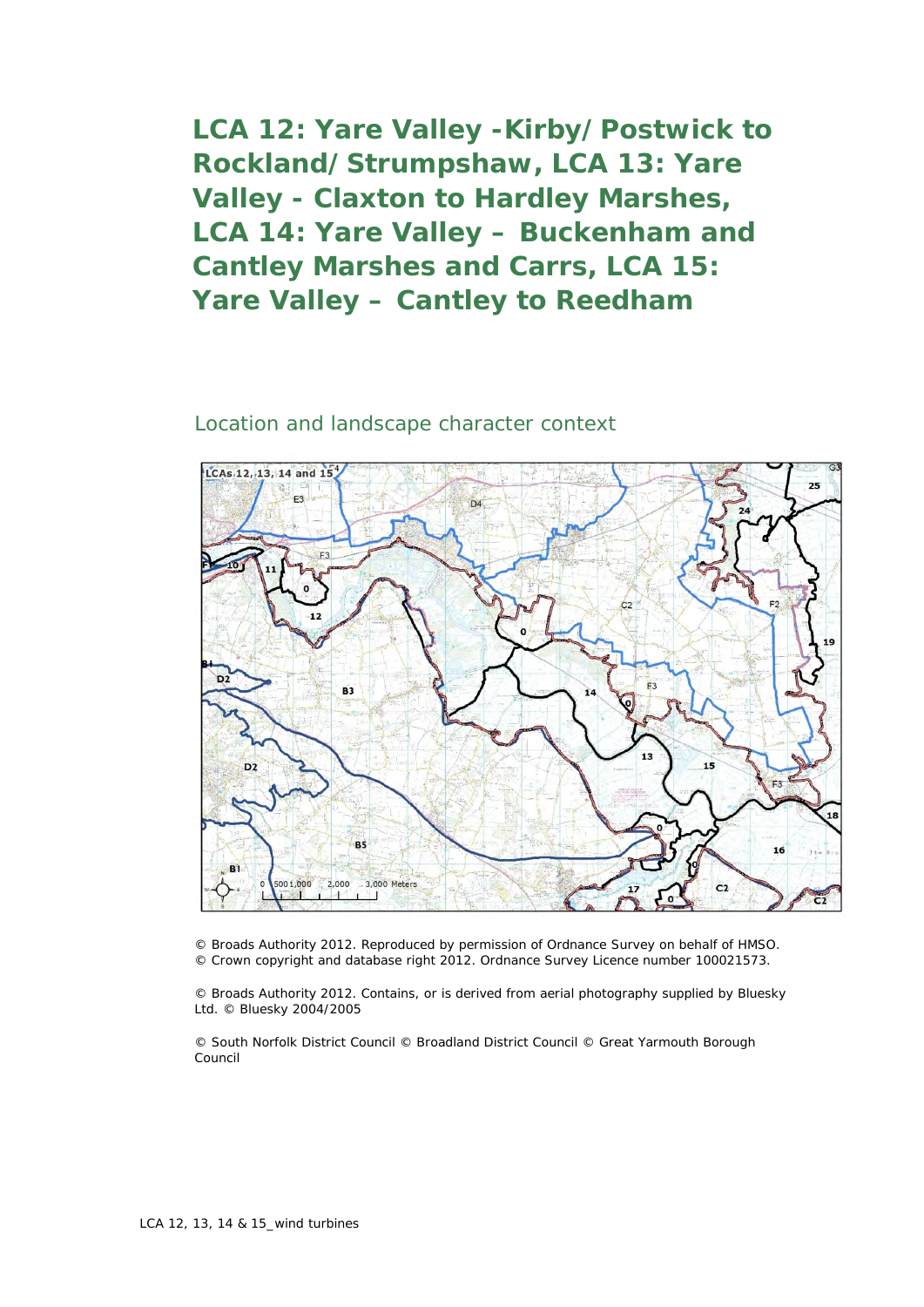## *Landscape Sensitivity Assessment for Wind Turbines*

| <b>Criteria</b>                                     | Lower sensitivity                                                                                                                                                                                                                                                                                                                                                                                                                                                                                                                                                                                                                                                                                                                                                                                                                                                                        |  | <b>Higher sensitivity</b>                                                                                                                                                                                                                    |  |  |  |
|-----------------------------------------------------|------------------------------------------------------------------------------------------------------------------------------------------------------------------------------------------------------------------------------------------------------------------------------------------------------------------------------------------------------------------------------------------------------------------------------------------------------------------------------------------------------------------------------------------------------------------------------------------------------------------------------------------------------------------------------------------------------------------------------------------------------------------------------------------------------------------------------------------------------------------------------------------|--|----------------------------------------------------------------------------------------------------------------------------------------------------------------------------------------------------------------------------------------------|--|--|--|
|                                                     |                                                                                                                                                                                                                                                                                                                                                                                                                                                                                                                                                                                                                                                                                                                                                                                                                                                                                          |  |                                                                                                                                                                                                                                              |  |  |  |
| 1.Scenic and<br>special qualities                   | Special qualities sensitive to wind turbines and which are represented in<br>these areas are as follows - wide open landscapes, big skies and sense of<br>space represented in area 13. This and the associated sense of tranquillity<br>are also represented in area 14 and 15. The habitat diversity in area 12 is<br>indicative of an intricate landscape mosaic which would be sensitive to<br>turbines in terms of scale. All of the special qualities set out above would<br>be vulnerable to the introduction of turbines - high sensitivity.                                                                                                                                                                                                                                                                                                                                     |  |                                                                                                                                                                                                                                              |  |  |  |
|                                                     |                                                                                                                                                                                                                                                                                                                                                                                                                                                                                                                                                                                                                                                                                                                                                                                                                                                                                          |  |                                                                                                                                                                                                                                              |  |  |  |
| 2. Enclosure and<br>scale                           | Much of area 12 is of an enclosed, wooded character, although local<br>Strumpshaw Fen. The sense of enclosure would be sensitive to turbines.<br>Other areas where a more open character persists would have lower<br>sensitivity in these terms e.g. area 13 and 14, although area 13 also has<br>localised enclosure and finer grain landscape scale - Langley Staithe.<br>Some elements create a human scale in the landscape which would be<br>boating/sailing on the river in all areas within this grouping. Within area<br>15, the sense of enclosure created by valley sides and carr woodlands<br>increases sensitivity to turbines in these terms. Given the above,<br>high.                                                                                                                                                                                                   |  | contrast is created by the wide flat valley floor around Postwick Marsh and<br>sensitive to turbines by virtue of their size e.g. carr woodlands and seasonal<br>sensitivity to turbines in terms of enclosure and scale is judged moderate- |  |  |  |
|                                                     |                                                                                                                                                                                                                                                                                                                                                                                                                                                                                                                                                                                                                                                                                                                                                                                                                                                                                          |  |                                                                                                                                                                                                                                              |  |  |  |
| 3. Landscape and<br>land cover<br>pattern           | Many of the areas in this grouping exhibit a varied landscape mosaic and<br>landcover pattern which would be sensitive to wind turbines due to the<br>potential effect they would have on the cohesiveness of such landscape<br>patterns. For example, the network of dykes and rectilinear grazing<br>interspersed with carr woodland blocks and fens in area 12, the wetland<br>vegetation and contrast created by carr woodlands in the arable landscape<br>of area 13 and carr woodlands and water bodies in area 14. A more<br>discontinuous and disjointed landscape pattern characterises part of area 15<br>- industrial uses associated with the Cantley Factory and associated settling<br>basins. These would locally reduce the landscape sensitivity of this area, in<br>these terms, to moderate-high, although it is high for the area group<br>overall, given the above. |  |                                                                                                                                                                                                                                              |  |  |  |
|                                                     |                                                                                                                                                                                                                                                                                                                                                                                                                                                                                                                                                                                                                                                                                                                                                                                                                                                                                          |  |                                                                                                                                                                                                                                              |  |  |  |
| 4.Skylines                                          | Many of the skylines in these areas are undeveloped and as such would be<br>sensitive to wind turbine development. Exceptions are provided by Brundall<br>Riverside Estate and villages such as Postwick and Surlingham in area 12<br>and the Cantley Sugar Beet Factory Complex in area 14. This is a<br>prominent skyline element which is intervisible with a number of other<br>character areas including area 13 and 15. Such elements reduce the<br>sensitivity of the skyline to development including wind turbines. The<br>drainage mills and pumps present in a number of these areas would also<br>form sensitive skyline elements. Taken together, these areas have a<br>moderate-high sensitivity to wind turbines in skyline terms.                                                                                                                                        |  |                                                                                                                                                                                                                                              |  |  |  |
| 5. Perception and<br>experience of the<br>landscape |                                                                                                                                                                                                                                                                                                                                                                                                                                                                                                                                                                                                                                                                                                                                                                                                                                                                                          |  |                                                                                                                                                                                                                                              |  |  |  |
|                                                     | Many parts of the areas which make up this group are of tranquil rural<br>in the western part of area 12 and the Cantley Sugar Beet Factory, the<br>the area group has a moderate-high landscape sensitivity to turbines in<br>perceptual terms.                                                                                                                                                                                                                                                                                                                                                                                                                                                                                                                                                                                                                                         |  | character which would be sensitive to wind turbines. Aspects which would<br>locally reduce sensitivity are transport corridors and communications routes<br>presence of which influences areas 13, 14 and 15. Considering the above,         |  |  |  |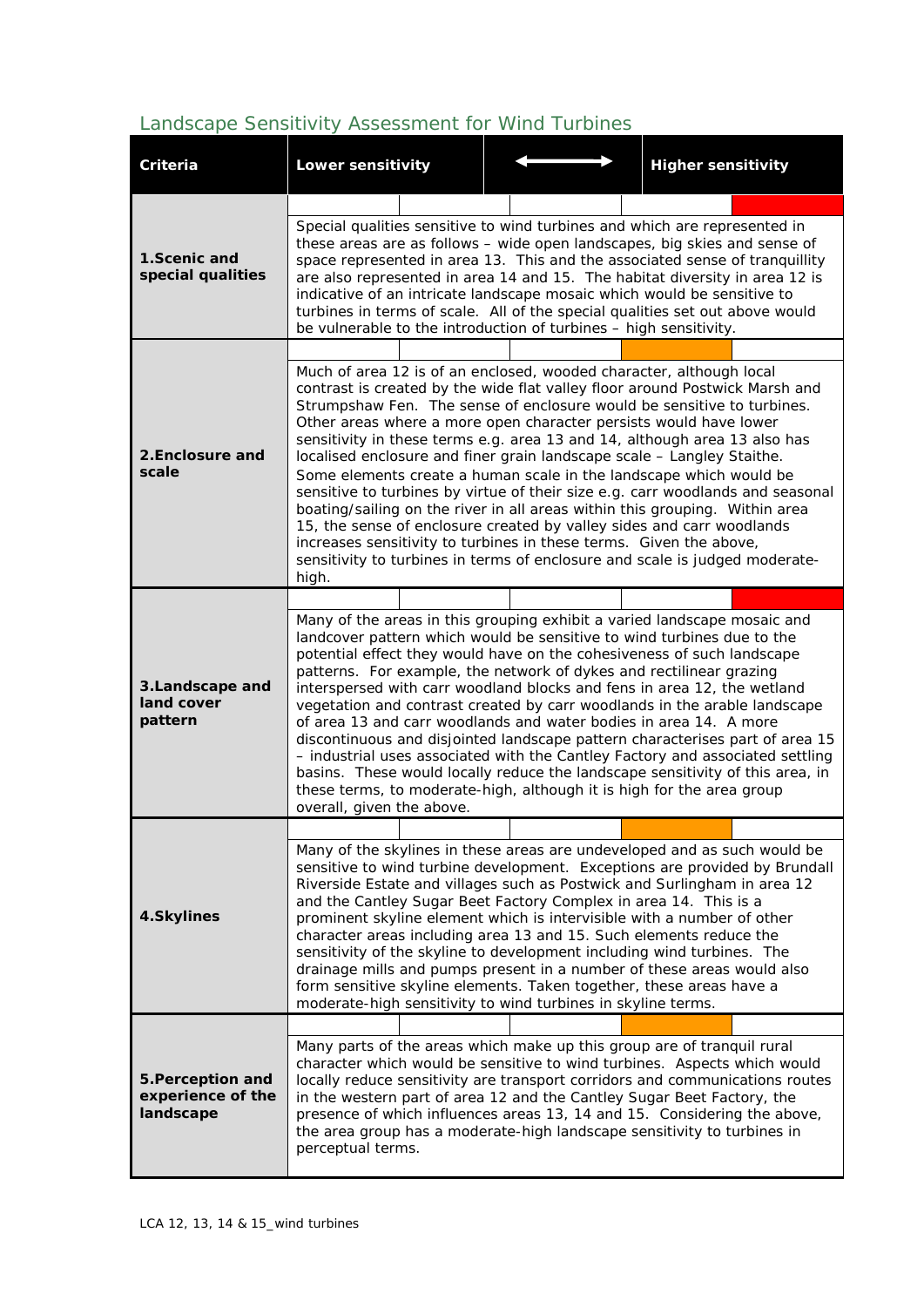| 6. Historic<br>landscape<br>character                                                          | Aspects of historic landscape character in these areas which would be<br>sensitive to wind turbine development include the wind pumps/drainage<br>mills and aspects of the historic functional landscape such as the historic<br>staithes in area 13, plus intact areas of rectilinear dyke patterns as in areas<br>14 and 15. This is due to the effect that wind turbines would have on the<br>coherence of such historic landscape features.                                                                                                                                                                                                                                                                                                                                                                                                                                          |                                 |       |  |                                                  |  |       |
|------------------------------------------------------------------------------------------------|------------------------------------------------------------------------------------------------------------------------------------------------------------------------------------------------------------------------------------------------------------------------------------------------------------------------------------------------------------------------------------------------------------------------------------------------------------------------------------------------------------------------------------------------------------------------------------------------------------------------------------------------------------------------------------------------------------------------------------------------------------------------------------------------------------------------------------------------------------------------------------------|---------------------------------|-------|--|--------------------------------------------------|--|-------|
|                                                                                                |                                                                                                                                                                                                                                                                                                                                                                                                                                                                                                                                                                                                                                                                                                                                                                                                                                                                                          |                                 |       |  |                                                  |  |       |
| 7.Visual<br>sensitivities and<br>intervisibility<br>with areas<br>outside the<br><b>Broads</b> | The presence of carr woodlands in a number of these areas would provide<br>visual containment although areas of more open marshes with higher levels<br>of intervisibility would have greater sensitivity to turbines in visual terms,<br>e.g. Postwick Marsh within area 12 and the largely open areas of landscape<br>in area 13 and area 14. Area 15 has strong intervisibility with adjacent<br>areas in South Norfolk District (character area B3 Rockland Tributary<br>Farmland), whilst area 12 is intervisible with parts of the Reedham to<br>Thorpe Marshes Fringe (area F3) within Broadland District, and this would<br>increase sensitivity to turbines in visual terms. Overall, given the level of<br>intervisibility across these areas, sensitivity to turbines in visual terms is<br>judged to be high.                                                                |                                 |       |  |                                                  |  |       |
|                                                                                                |                                                                                                                                                                                                                                                                                                                                                                                                                                                                                                                                                                                                                                                                                                                                                                                                                                                                                          |                                 |       |  |                                                  |  |       |
| <b>Discussion on</b><br>landscape<br>sensitivity                                               | Overall landscape sensitivity of these areas to wind turbine development is<br>judged to be high. This is due to the sensitive special qualities represented<br>in the areas such as sense of tranquillity and the wide open landscape of big<br>skies, together with related aspects such as areas of undeveloped skylines.<br>Other factors important to this sensitivity judgement are the varied<br>landscape and historic landscape patterns, the coherence of which would be<br>vulnerable to turbines, as well as the areas of open landscape which provide<br>greater intervisibility with adjacent areas and therefore potentially increase<br>the influence of wind turbines.<br>This judgement also applies to large infrastructure for off shore wind farm<br>schemes, such as pylons.                                                                                       |                                 |       |  |                                                  |  |       |
|                                                                                                | Small (0-20m)                                                                                                                                                                                                                                                                                                                                                                                                                                                                                                                                                                                                                                                                                                                                                                                                                                                                            | Land within the character areas | $M-H$ |  | Land outside the Executive Area<br>Small (0-20m) |  | $M-H$ |
|                                                                                                | Medium (20-50m)                                                                                                                                                                                                                                                                                                                                                                                                                                                                                                                                                                                                                                                                                                                                                                                                                                                                          |                                 | н     |  | Medium (20-50m)                                  |  | н     |
| Sensitivity to<br>different turbine<br>heights                                                 | Large (50-70m)                                                                                                                                                                                                                                                                                                                                                                                                                                                                                                                                                                                                                                                                                                                                                                                                                                                                           |                                 | н     |  | Large (50-70m)                                   |  | н     |
|                                                                                                | Very large $(70m+)$                                                                                                                                                                                                                                                                                                                                                                                                                                                                                                                                                                                                                                                                                                                                                                                                                                                                      |                                 | н     |  | Very large (70m+)                                |  | н     |
|                                                                                                | Commentary:<br>Small turbines would relate more closely to existing skyline/scale references<br>such as wind pumps and would be perceptibly less dominating in relation to<br>skylines. However, the larger turbines in the typology would appear to<br>dominate such elements as well as the landscape and historic pattern,<br>hence the highest sensitivity rating.<br>Landscapes outside the Executive Area<br>Relevant landscape character areas and sensitivities are:<br>South Norfolk -<br>B3 Rockland Tributary Farmland: Fieldwork confirmed distant views out<br>over the Yare Valley and into the Broads indicating a greater vulnerability to<br>visual intrusion associated with tall elements.<br>Broadland District -<br>F3 Reedham to Thorpe Marshes Fringe: Fieldwork confirmed intervisibility<br>between the valley sides in this area and Broads character area 12. |                                 |       |  |                                                  |  |       |